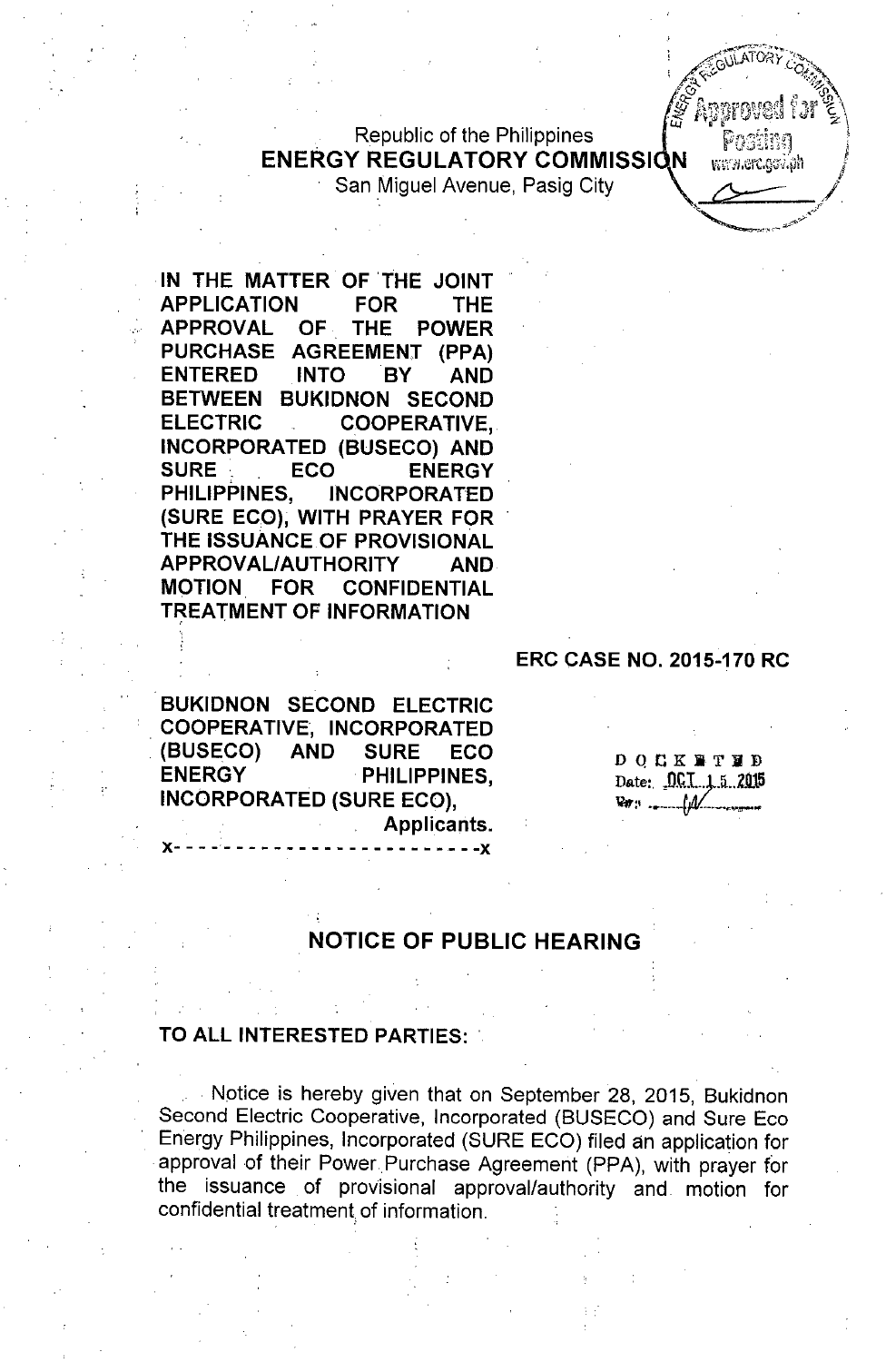#### ERC Case No. 2015-170 RC NOTICE OF PUBLIC HEARING/October 5,2015 Page 2 of 13

In the said application, BUSECO and SURE ECO alleged, among others, that:

### The Nature of the Application

1. The application is submitted to the Commission for its due consideration and approval of the PPA executed by and between BUSECO and SURE ECO dated January 28, 2015, as modified by the Addendum dated May 20,2015, pursuant to Rule 20(B) of the Commission's Rules of Practice and Procedure (the ERC Rules) and other pertinent rules and regulations. Copies of the said PPA and Addendum are attached to the application as Annexes "A" and "B", respectively;

## The Applicants

- 2. BUSECO is an electric cooperative created and existing pursuant to the provisions of Presidential Decree No. 269, as amended, serving the power requirements of the City of Malaybalay, the Municipalities of Manolo Fortich, Libona, Sumilao, Cabangsalan, Malitbog, Baungan, Impasug-ong, Talakag Lantapan, and the Barangay of Lilingayon, Valencia City, all in the Province of Bukidnon (the Franchise Area). Copies of its Certificates of Franchise and Registration, and Articles of Incorporation are, likewise, attached to the application as Annexes "0", "E" and "F", respectively;
- 3. SURE ECO is a corporation duly organized and registered under the Philippine Law, with principal office address at Unit 602, OMM Citra Building, San Miguel Avenue, Ortigas Center, Pasig City. Copies of its Certificate of Incorporation, Articles of Incorporation, General Information Sheet (GIS) and latest Audited Financial Statements (AFS) are attached to the application as Annexes "H", "I", "J" and "K", respectively;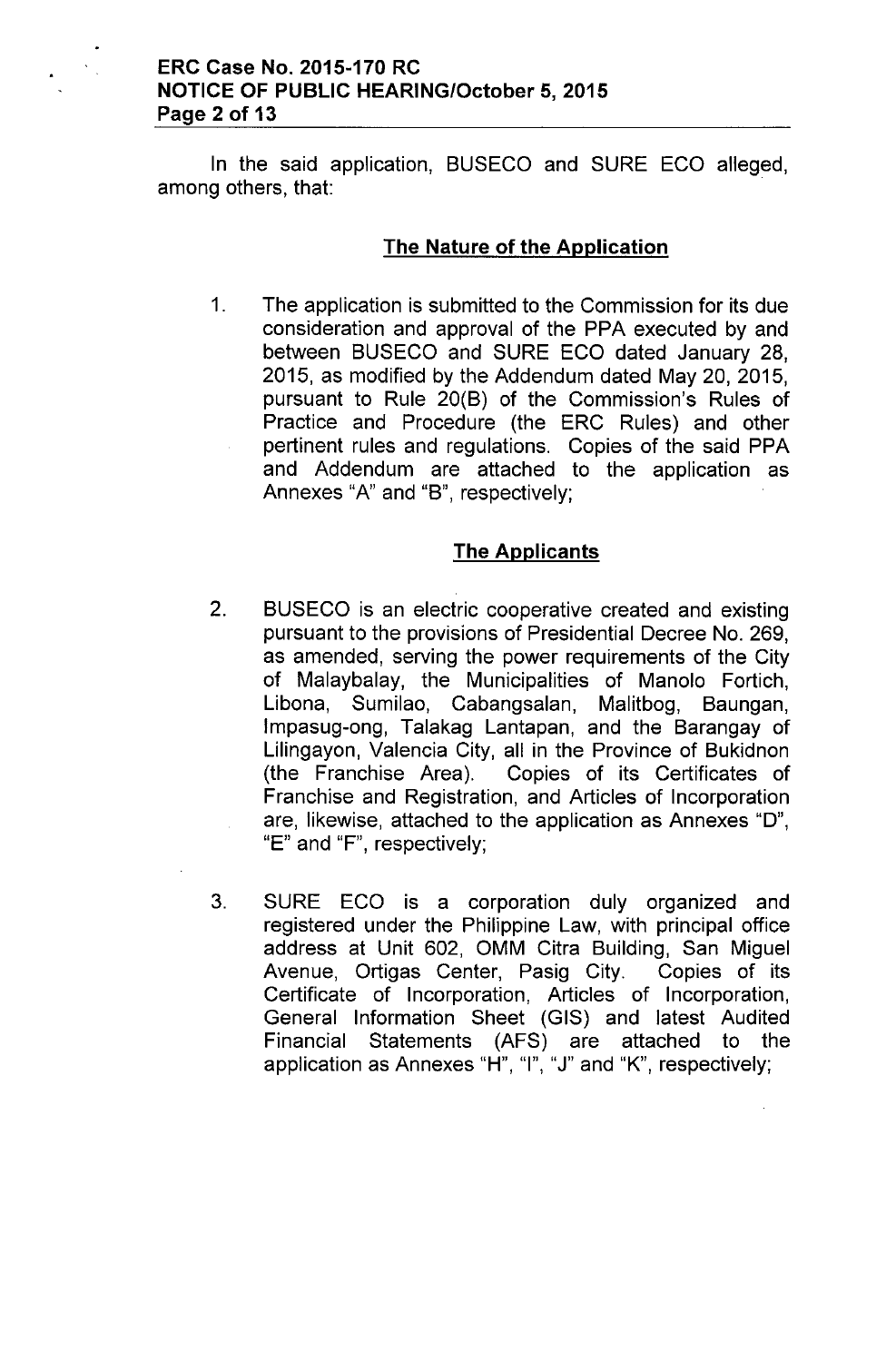## **Compliance with Pre-filing Requirements**

- 4. In compliance with Rule 6 of the ERC Rules and in support of the application for approval of the PPA, a copy of the said application together with all its annexes was furnished to the respective legislative bodies of the Municipality of Manolo Fortich and the Province of Bukidnon, where BUSECO principally operates. As proof of receipt of the copies of the application together with all its annexes and accompanying documents, the certifications issued by the local government units (LGUs) concerned are attached to the application as Annexes "L" and "M'",
- 5. The entire application, excluding the annexes, was published in a newspaper of general circulation within the Franchise Area of BUSECO. A copy of the newspaper and the affidavit of publication are, likewise, attached to the application as Annexes "N" and "O", respectively;

#### **BUSECO Power Situation**

- 6. BUSECO currently sources the bulk of its electricity requirements from the Power Sector Assets and Liabilities Management Corporation (PSALM), Therma Marine, Incorporated (TMI) and FDC Misamis Power Corporation (FDC MISAMIS);
	- 6.1 The PSALM and BUSECO executed a Contract for the Supply of Electric Energy (CSEE) which was in force from December 26, 2012 to December 25, 2016. However, in a certification dated August 22, 2014, the PSALM confirmed that it has insufficient capacity to supply the additional power requirements of the Mindanao distribution utilities (DUs) beyond the contracted demand and energy in its existing CSEEs with them. Further, in its letter dated November 5, 2014, the PSALM informed BUSECO of the reduction of its CSEE, from the average 8.61 MW, it went down to 6.21 MW or about thirty percent (30%) reduction on the average. Copies of the PSALM certification and letter are attached to the application as Annexes "P" and "Q", respectively;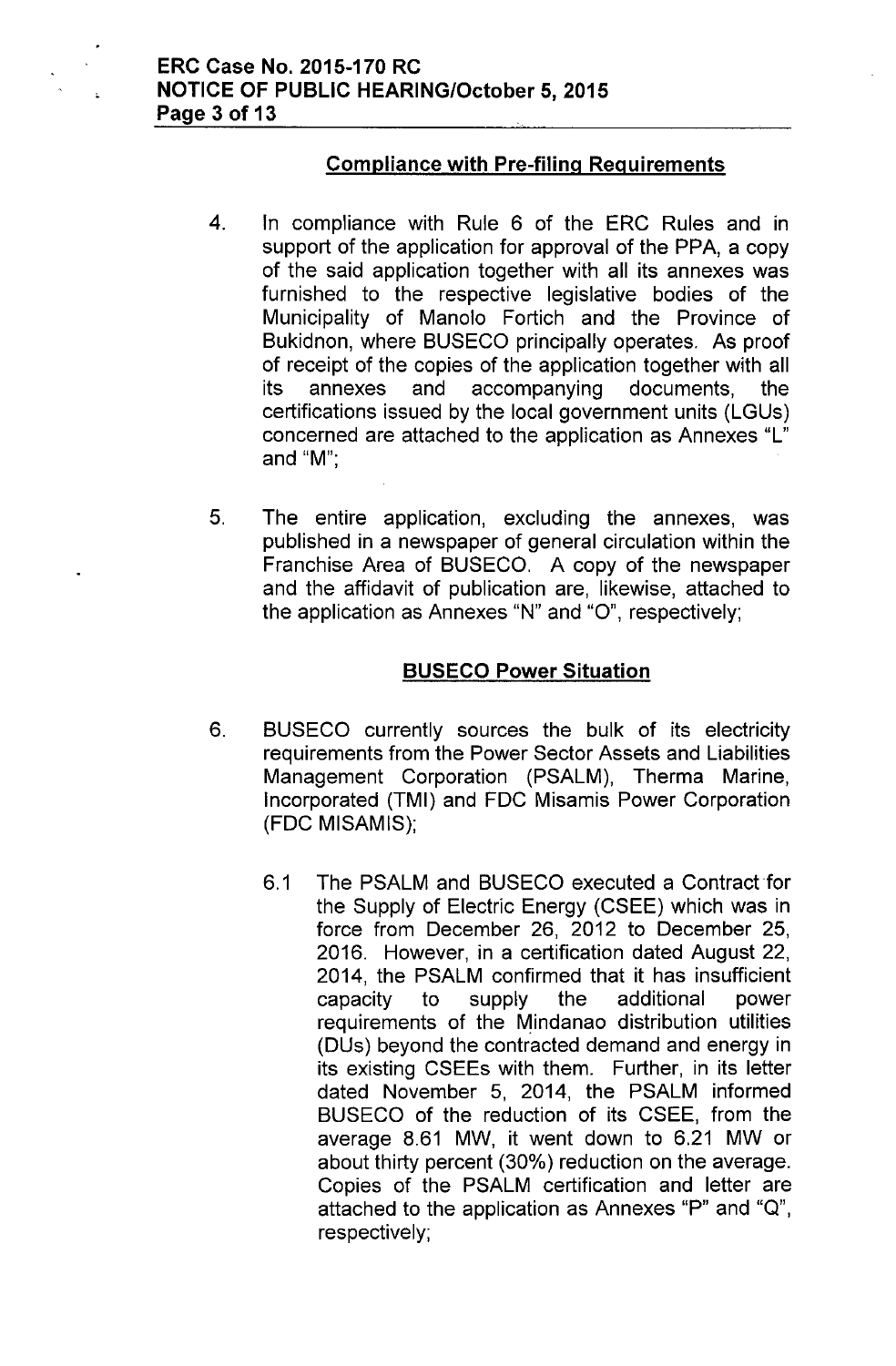- 6.2 On March 25, 2015, BUSECO and **TMI** executed a Supplement Agreement extending the term **of** their Energy Supply Agreement (ESA) for an additional period of three (3) years from the expiration of the Original Term. **The** said Supplement Agreement was provisionally approved by the Commission in its Order dated July 13, 2015;
- 6.3 On January 15, 2013, BUSECO and Therma South, Incorporated (TSI) entered into twenty-five (25) year ESA for the supply of 2 MW baseload. The said ESA was subsequently approved by the Commission in its Decision dated May 8,2014. The Commercial Operation Date of the power plant is expected to 'be in 2015;
- 6.4 On October 31, 2014, BUSECO entered into an Electric Power Purchase Agreement (EPPA) with FDC MISAMIS for a 10 MW contracted capacity, the operation of which commenced on December 26, 2014;
- 7. It is expected that the baseload requirements of BUSECO's member-consumers will significantly increase in the next few years as demonstrated by its Actual and Forecasted Load Data and Distribution Development Plan (DDP), copies of which are attached to the application as Annexes "R" and "S", respectively;
- 8. The expiration of the PSALM CSEE on December 25, 2016, will significantly diminish its baseload requirement due to the projected increase in the energy demand of BUSECO's member-consumers, thus, will inevitably result in power curtailment;
- 9. Given its demand growth, BUSECO deems it appropriate to secure stable, reliable and adequate supply of electricity. Accordingly, it finds rationale to enter into bilateral agreements with various generation companies. Thus, its electricity requirements are sourced from different power suppliers in order to mitigate the impact of supply deficiency in case one power supplier incurs delay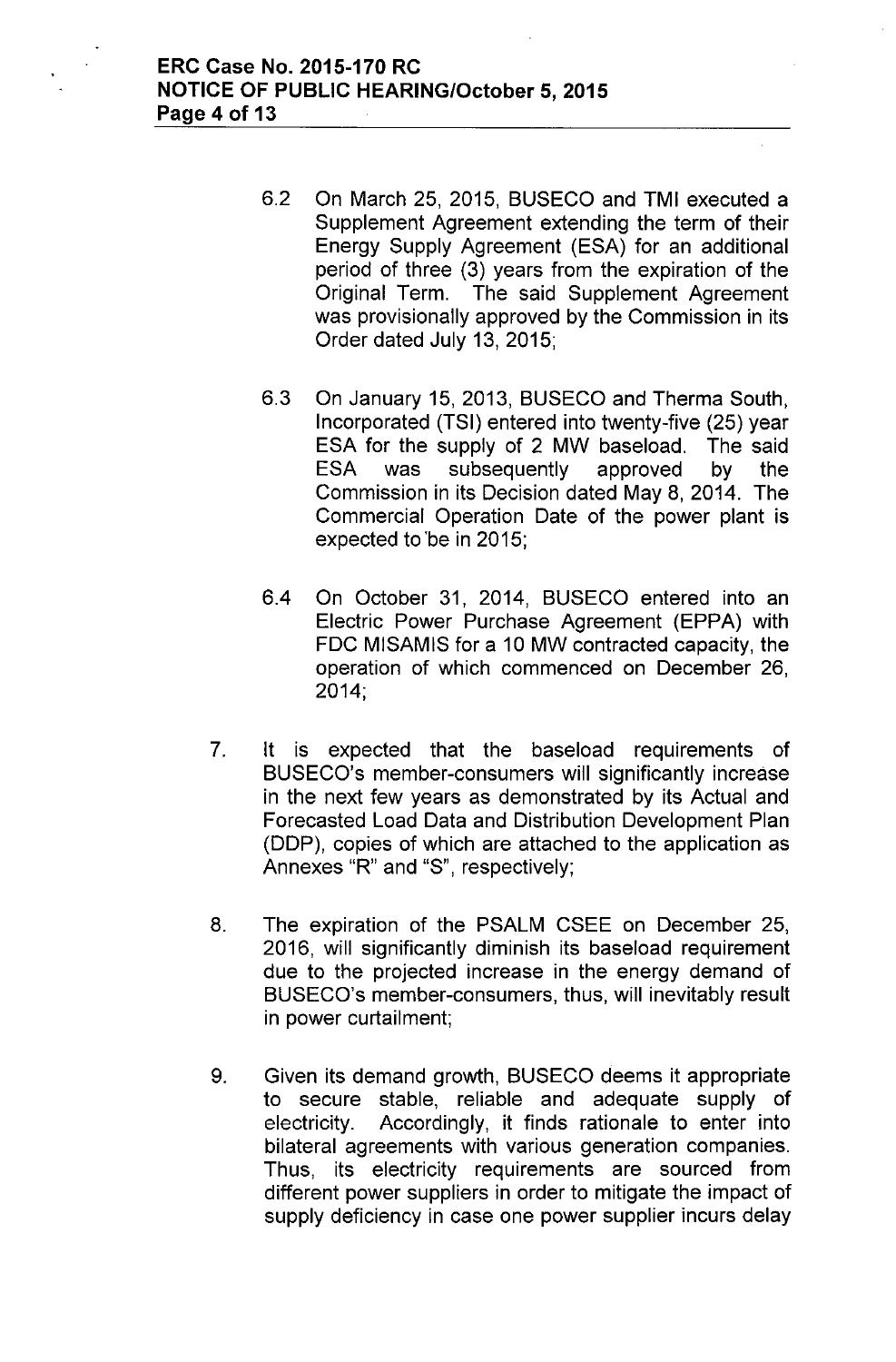..

 $\frac{1}{2}$ 

- 10. BUSECO solicited offers from generation companies to supply the deficiency in its power requirements. Among the offers considered and evaluated was from SURE ECO which committed to build an embedded Biogas Power Generation Facility located within its Franchise Area, particularly, at San Vicente, Sumilao, Bukidnon. The power plant is scheduled to be commissioned in January 2015;
- 11. The power plant will be directly connected to BUSECO's power distribution network, thus, sparing the latter from the payment of transmission and line rental charges;
- 12. BUSECO has forecasted and simulated the indicative rate impact on its power charges resulting from the inclusion of the power to be supplied by SURE ECO, to wit:

| <b>Particular</b>                     | Rate, PhP/kWh |
|---------------------------------------|---------------|
| <b>Generation Rates with SURE ECO</b> | 4 6437        |
| <b>Existing Generation Rate</b>       | 4.5825        |
| <b>Rate Increment</b>                 | 0.0612        |

## The PPA

13. On January 28, 2015, BUSECO and SURE ECO signed and executed the PPA for a contracted demand of 600 kW for one (1) year;

## *Executive Summary*

13.1 The PPA governs the relationship between the Supplier and the Customer for the sale of electric power. The electric power supply will be drawn from the Supplier's 1 x 0.925 MW biogas power generation facility. The commencement of the obligation of SURE ECO to deliver of electric power to BUSECO is subject to the satisfaction of conditions precedent, including the declaration of the commercial operation of the power plant. The PPA is subject to the Customer's security deposit, assignment and termination;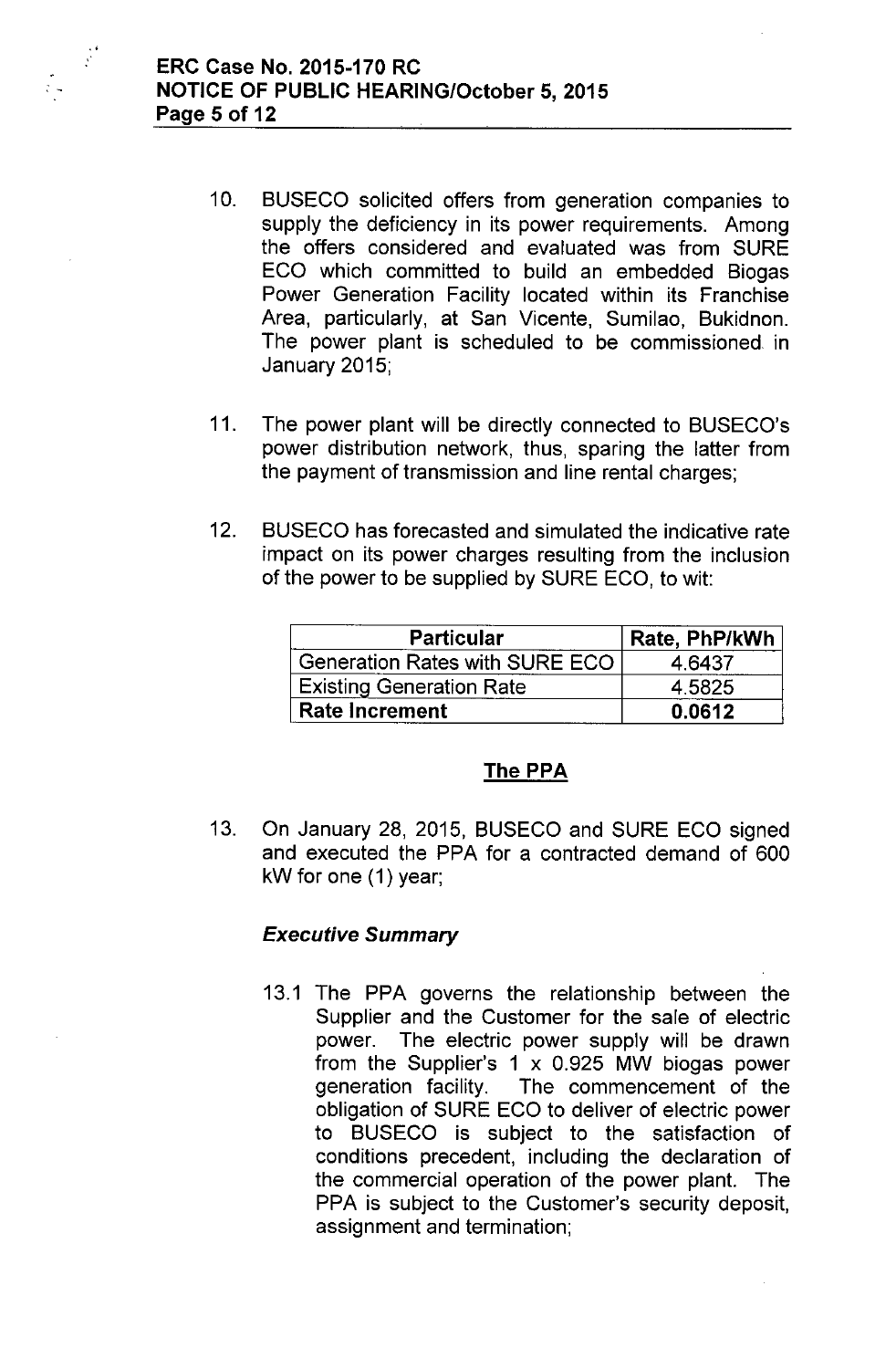#### *Salient Features*

.'

- 13.2 The PPA, as amended, between BUSECO and SURE ECO contains the following salient terms and conditions:
	- *13.2.1 Commercia/ Operation Date -* The target Commercial Operation Date will immediately take effect after all the requirements (Conditions Precedent to Commercial Operation Date) has been met;
	- *13.2.2 Term -* The Term of the PPA shall be one (1) year from the Commercial Operation Date, unless extended or revised by mutual written agreement by the Parties. The PPA may be renewed by written agreement between the Parties not later than sixty (60) days prior to the expiration of the Term;
	- 13.2.3 *Service Specification* The Applicants agreed to the specifications: following service

| <b>Contracted Demand</b> | 600 kW                                                                                                 |
|--------------------------|--------------------------------------------------------------------------------------------------------|
| <b>Contracted Energy</b> | The Customer will take all<br> the kWh generated by the<br>Supplier within<br>Contracted Demand<br>the |
|                          |                                                                                                        |
| <b>Delivery Point</b>    | 13.2 kV distribution line                                                                              |
|                          | system of BUSECO's                                                                                     |
|                          | <b>Sumilao Substation Feeder</b>                                                                       |

*13.2.4 Outage Allowance -* The Supplier shall have an Outage Allowance of eight hundred seventy-six (876) hours per Contract Year during the term of the PPA;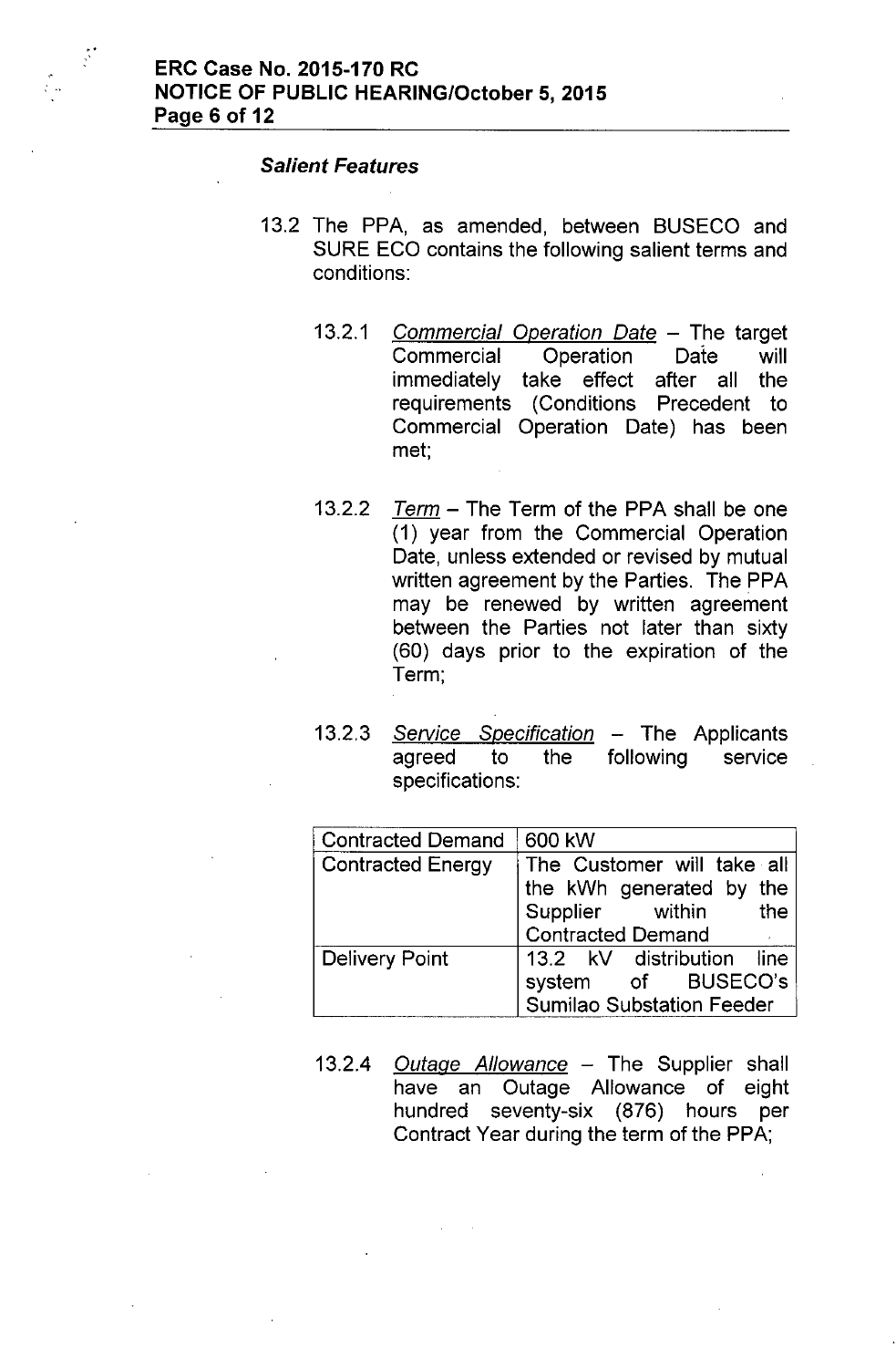*13.2.5 Generation Charge -* BUSECO shall pay the generation charge of PhP6.00/kWh. Any disallowance of the generation charge or any component thereof, for recovery from end-users, shall be for the sole account of the Supplier and shall not prejudice the Customer;

## Schedule 3: Generation Charge Computation

Monthly Energy Fee  $=$  Capital Recovery Fee<sub>month</sub> + Fixed Operation and Maintenance Charge<sub>month</sub>+ Variable Operation and Maintenance Charge  $_{\text{month}}$  + Lube Oil Charge <sub>month</sub>

*Where:*

| Capital Recovery Fee <sub>month</sub> | $=$ PhP3.7566/kWh * TED          |
|---------------------------------------|----------------------------------|
| Fixed O&M Charge <sub>month</sub>     | $=$ PhP0.5529/kWh $*$ TED        |
| Variable O&M Charge <sub>month</sub>  | $=$ PhP1.4793kWh $*$ TED         |
| Lube Oil Charge <sub>month</sub>      | $=$ ((Lube Oil Price/1000) * CR) |
|                                       | * TED                            |

*And where:*

TED

CR

Lube Oil Price

- = Total Energy Delivered to the Customer by the Supplier in kWh during the current Billing Period.
- = Either at PhP264.00/kg or the actual price, whichever is lower
- = Consumption rate at 0.8 gram/kWh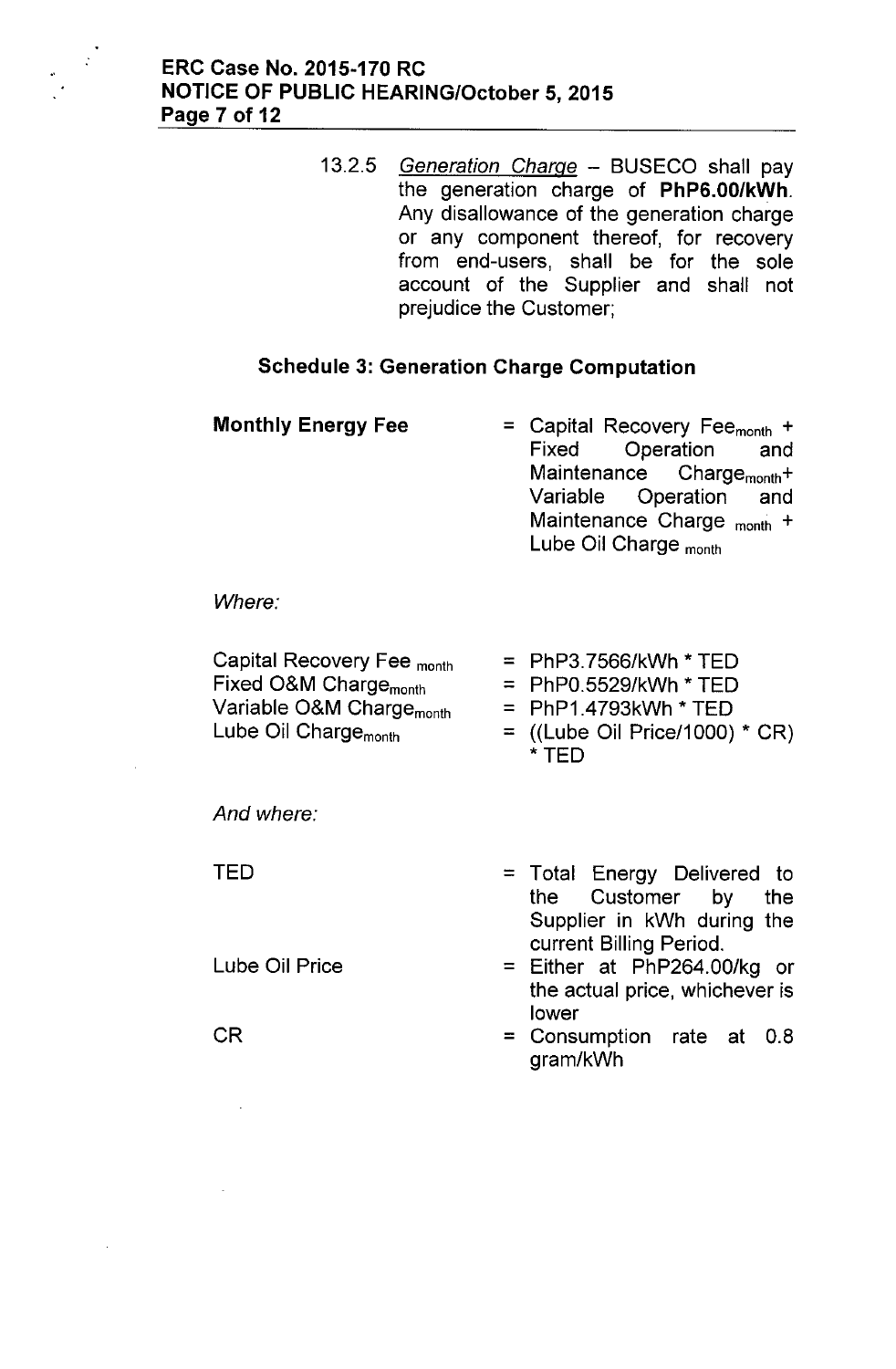$\hat{\mathcal{L}}$ 

 $\frac{1}{2}$ 

- *13.2.6 Other Charges -* The Customer shall be liable for the payment of: a) any taxes (including value-added tax, if any), fees, charges, levies (including but not limited to Universal Charge) and imposts imposed or assessed by any governmental authority on or in connection with the purchase and sale of electricity and/or payments due to Supplier hereunder; b) any new taxes, fees, charges, levies and imposts (including any increase in the rate or amount thereof after but excluding income taxes) imposed on the Supplier after Effective Date. That is if such taxes, fees, charges, levies and imposts are approved by the Commission ERC as pass on charges;
- *13.2.7 Discount for Prompt Payment -* The Supplier agrees to grant the Customer a discount equivalent to one percent (1%) of the billing for a particular month whenever the Customer shall have paid the former in full the monthly billing in advance within ten (10) days from receipt of the monthly billing, provided the Customer has not incurred any delay in the payment of its bills and posting/replenishment of the required Security Deposits for the past six (6) Payment Months;
- *13.2.8 Security Deposit -* The Security Deposit shall be in an amount equivalent to the cost of 400,000 kWh or Two Million Two Hundred Forty Thousand Pesos (PhP2,400,000.00). The Customer shall post the Security Deposit within thirty (30) days upon written notice of commercial operation by the Supplier;
- *13.2.9 Assignment -* In all cases of valid assignment, the Assignee shall assume all the rights and obligations of the Assignor under the PPA;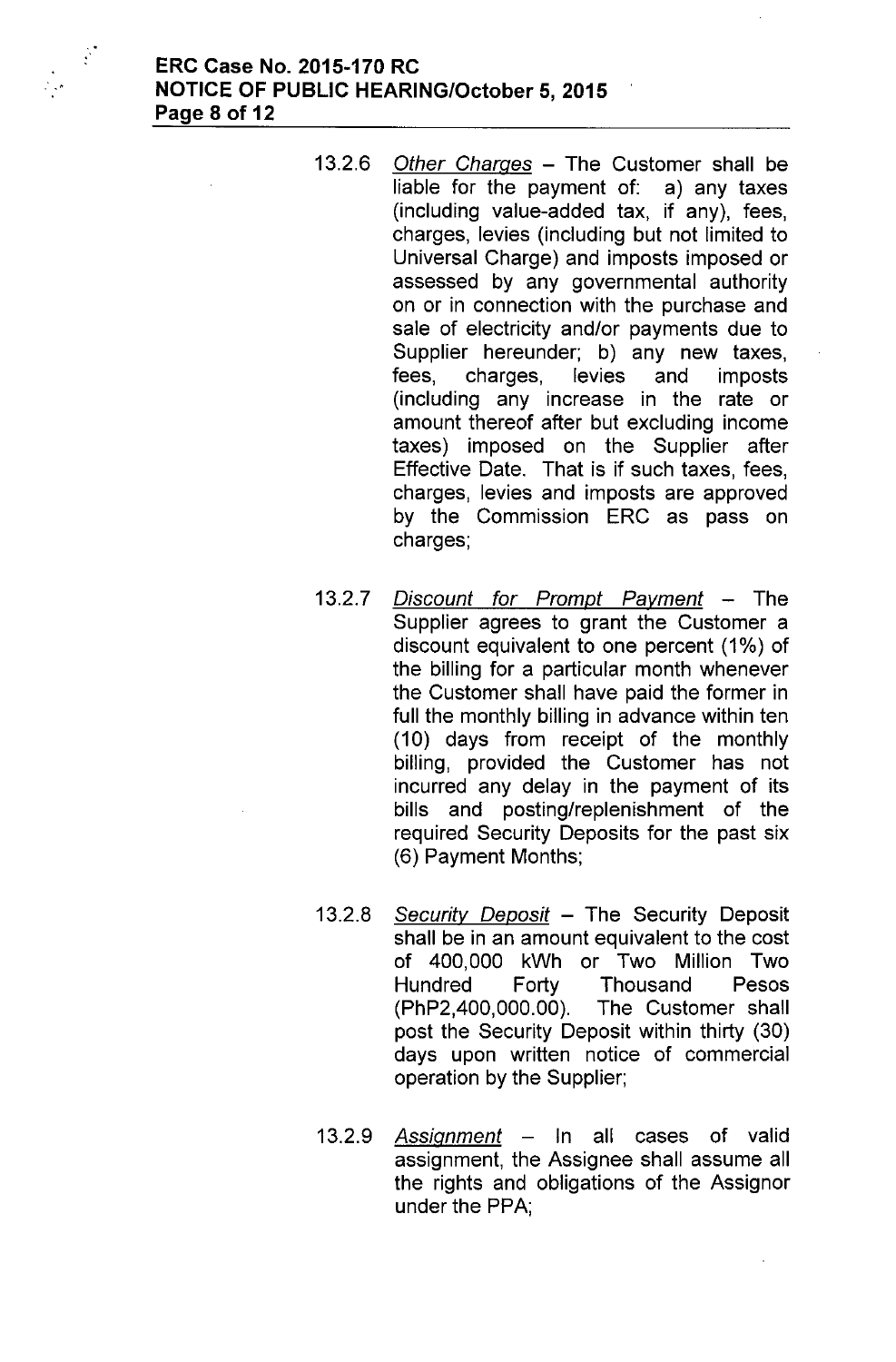

 $\frac{1}{2}$ 

 $\frac{1}{\sqrt{2}}$ 

*13.2.10 Notice on Force Majeure -* The Party whose performance is affected by a *Force Majeure Event* shall promptly notify the other Party in writing of the occurrence and likely duration of such event;

## **Other Related Documents**

14. In support of the application, they submit to the Commission the following documents:

| <b>Annex</b> | <b>Nature of the Document</b>                    |
|--------------|--------------------------------------------------|
|              | <b>BUSECO's Procurement Process</b>              |
| U            | <b>BUSECO Rate Impact Analysis</b>               |
| V            | BUSECO Demand-Supply Scenario 2013-2020          |
| W            | <b>BUSECO Load Curve</b>                         |
| X            | SURE ECO Board of Investment Certificate of      |
|              | Registration                                     |
| Y            | <b>SURE ECO Certificate of Non-Coverage</b>      |
| Z            | The Department of Energy (DOE) Certificate of    |
|              | <b>Endorsement No. 2015-06-09</b>                |
| AA           | <b>SURE ECO General Plant Description</b>        |
| <b>BB</b>    | SURE ECO Details regarding transmission          |
|              | projects necessary to complement the proposed    |
|              | generation capacity                              |
| CC           | SURE ECO Financial Model with weighted           |
|              | average cost of capital (WACC) and justification |
| DD           | <b>SURE ECO Details of Project Cost</b>          |
| EЕ           | <b>SURE ECO Payment Assignment Agreement</b>     |

## **Allegations in Support of the Issuance of Provisional Approval/Authority**

15. As discussed earlier, the PSALM cannot supply the additional requirements of BUSECO. As the lack of sufficient supply has significant adverse effects on the local economy, the urgent need for additional generation capacity is clear. A provisional approval of the PPA will enable BUSECO to draw power from SURE ECO, thus avoiding the further power interruptions which have already caused irreversible losses on the economic activity within the former's Franchise Area. Furthermore, the issuance of a provisional authority will allow BUSECO to pass on to its member-consumers the cost as provided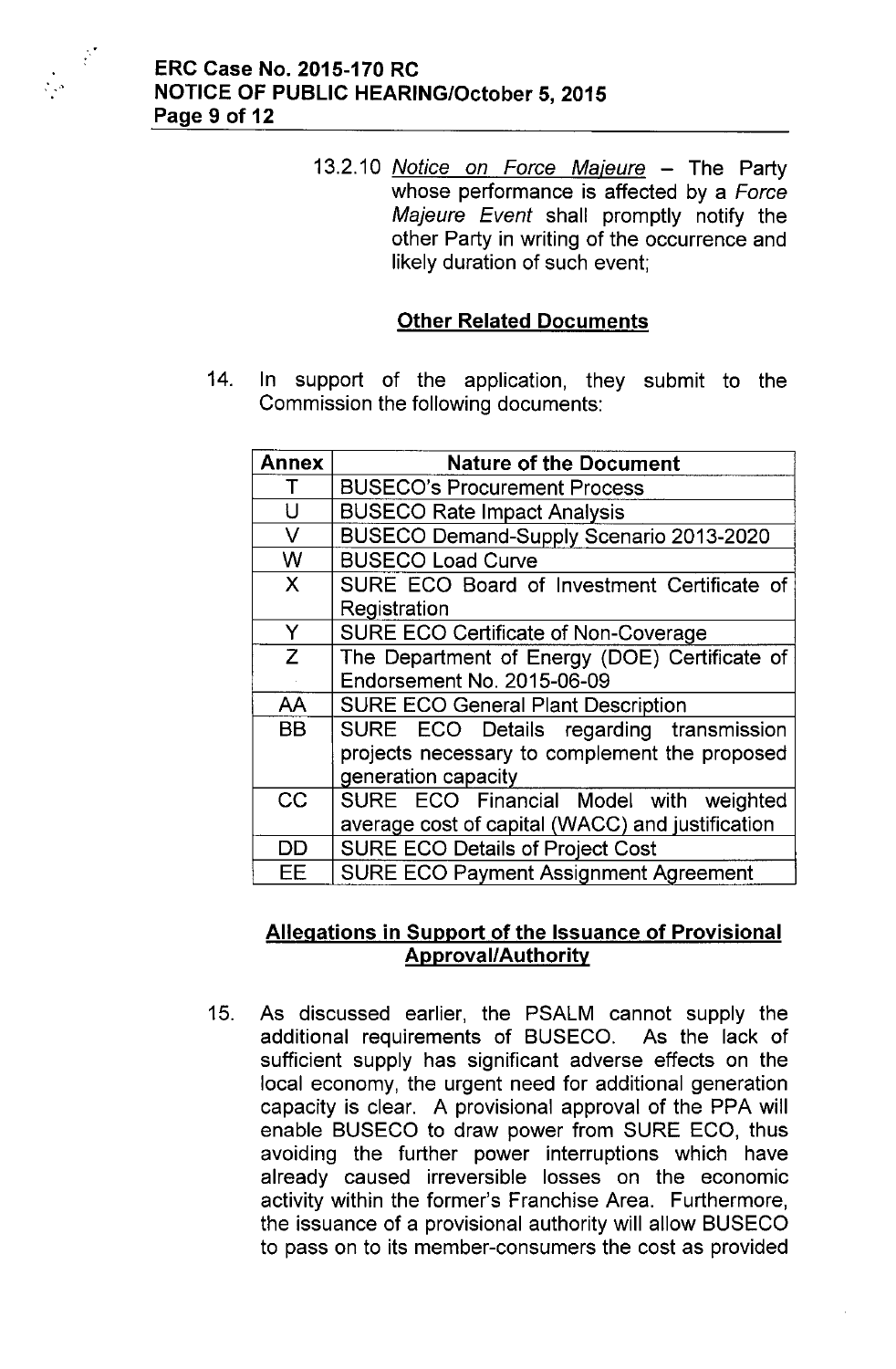under the PPA. A copy of a sworn statement supporting the foregoing allegations is attached to the application as Annex "FF'",

- 16. Further, a provisional approval of the application is necessary for SURE ECO to deliver power to BUSECO coming from an embedded renewable energy and to charge and collect the fees as provided under the PPA. A copy of a sworn statement supporting the foregoing allegation is, likewise, attached to the application as Annex "GG'",
- 17. Pursuant to its Rules of Practice and Procedure, the Commission may exercise its discretion by granting provisional approval or interim relief prior to a final Decision;
- 18. They understand that the interim relief, which may be granted by the Commission, shall be subject to adjustments and other conditions that it may impose after hearing and final determination;

# **Motion for Confidential Treatment of Information**

- 19. Under Sections 15.9, 15.9.1, and 15.9.2 of the PPA, the Customer undertook to ensure that no confidential information is disclosed to third parties and shall employ its utmost effort and diligence to prevent unauthorized disclosure of such confidential information;
- 20. Under Rule 4 of the ERC Rules, the Commission may, upon request of a party and determination of the existence of conditions which would warrant such remedy, treat certain information submitted to it as confidential. Pursuant to such undertaking, they move that Annexes "CC", "DO" and "EE" not be disclosed and be treated as confidential documents in accordance with the said Rule and, accordingly, not to be disclosed to persons other than the officers and staff of the Commission, as necessary. These documents contain certain non-public information, data and calculations involving business operations and financial trade secrets reflecting SURE ECO's investment and business calculations;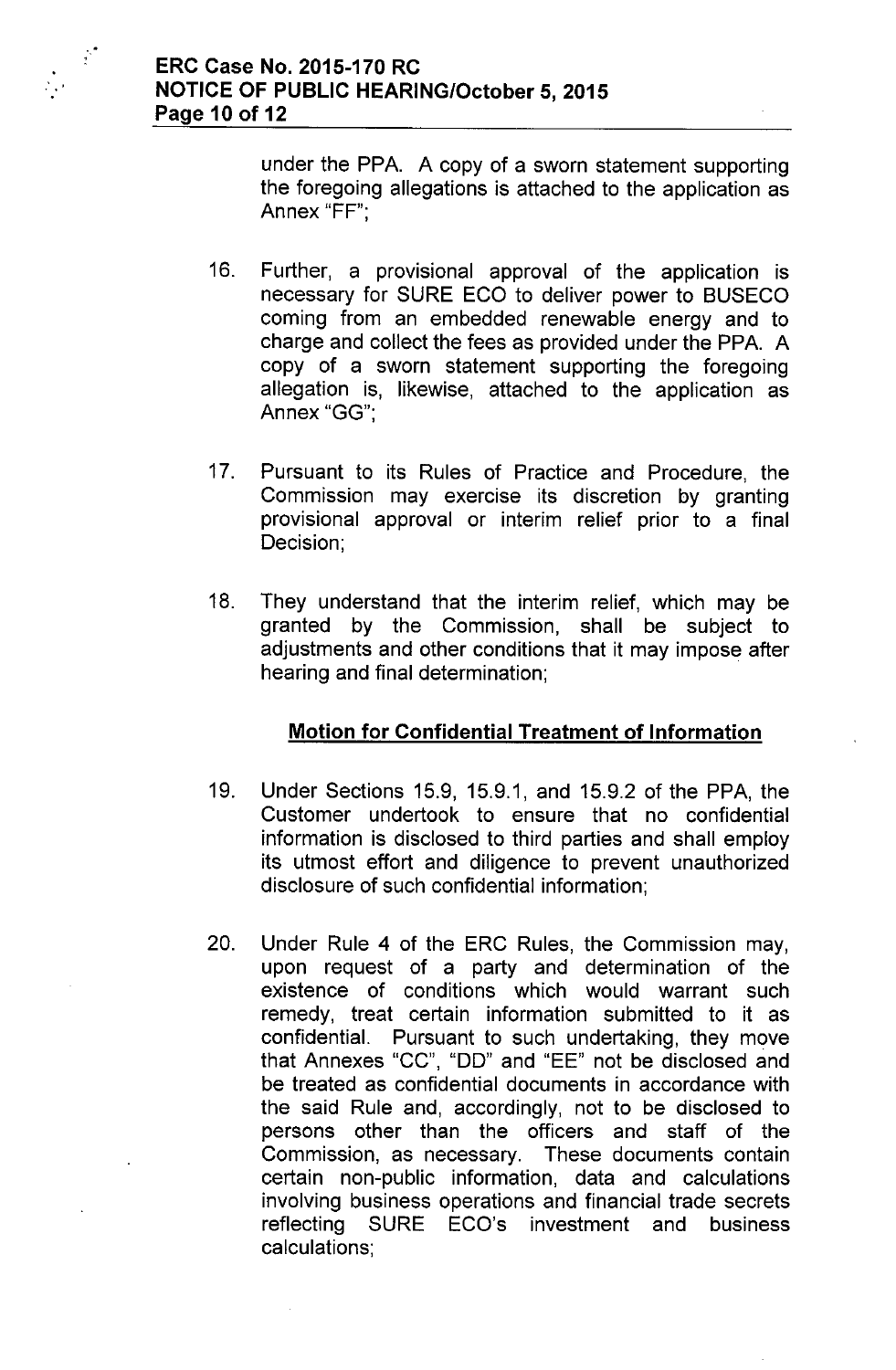

21. They submit one (1) copy of Annexes "CC", "DO" and "EE" in a sealed envelope, with the envelope and each page of the documents stamped with the word *"Confidential'"*,

## **Prayer**

- 22, Thus, they pray, that the Commission:
	- 22.1 Approve the PPA;
	- 22.2 A provisional approval/authority of the PPA be issued, in order to allow SURE ECO to supply the needed power of BUSECO, thereby authorizing BUSECO to accept such power supply and pass on the full amount of the fees and charges under the said PPA to its member-consumers as may be billed by SURE ECO;
	- 22.3 Issue an Order treating Annexes "CC", "DO" and "EE" and the information contained therein as confidential, directing their non-disclosure to persons other than officers and staff of the Commission, as necessary, pursuant to Rule 4 of the ERC Rules, and prescribing the guidelines for the protection thereof;
- 23, They further pray, that after trial on the merits, the Commission issue a permanent approval of the PPA which would permanently authorize BUSECO to charge and collect the fees under the said PPA to its memberconsumers,

The Commission has set the application for jurisdictional hearing, expository presentation, pre-trial conference and evidentiary hearing on November 11, 2015 (Wednesday) at ten-thirty in the morning (10:30 A.M.) at BUSECO's Main Office, Manolo Fortich, Bukidnon.